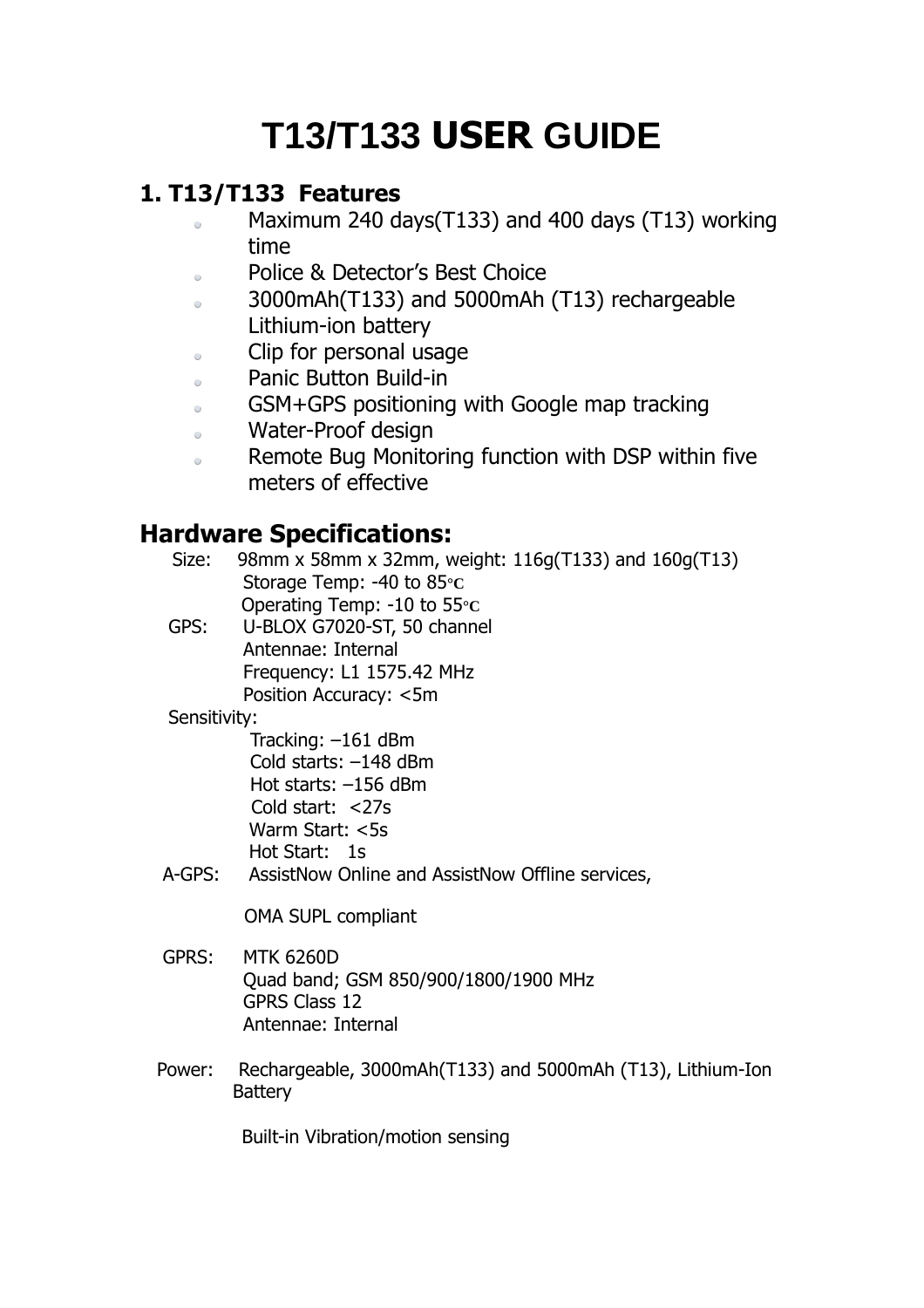# **2. Product Image**



# **3. Button Operation**

**For the first time activating the device, once Sim is inserted, device will be on automatically. No any button operation is needed.**

#### **3.1 Button Operation for GPS function**

**NOTE: Each "button" press must be at 1 second in all uses**

This control button is at the middle top of the device

a. **On:** Press power button 5 times. Green indicating light will be on for 30 seconds.

b. **Off:** Press power button 10 times. Blue light will flash for 5 times.

c. **Reset:** Press power button 15 times to reset all settings, Blue indicating light will flash 3 times.

d. **Reboot**: send SMS **88888888**

# **4. Installation Manual**

#### **4.1 SIM Card Pre-installation, specification note**

- a. GSM Sim Only
- b. SIM card should have its GPRS function enabled.
- c. SMS request will function only if Caller ID function is enabled.
- d. If SIM card is locked via PIN, please unlock SIM.

#### **4.2 SIM Card Installations and Removal**

- a. Open waterproof rubber
- b. Insert SIM card into the SIM slot, metal face up, clipped corner to the right.
- c. The green indicating light will be on for 30 seconds.

d. Call the device SIM number and it is supposed to get through without answer.

e. Ensure the waterproof rubber is closed after SIM installation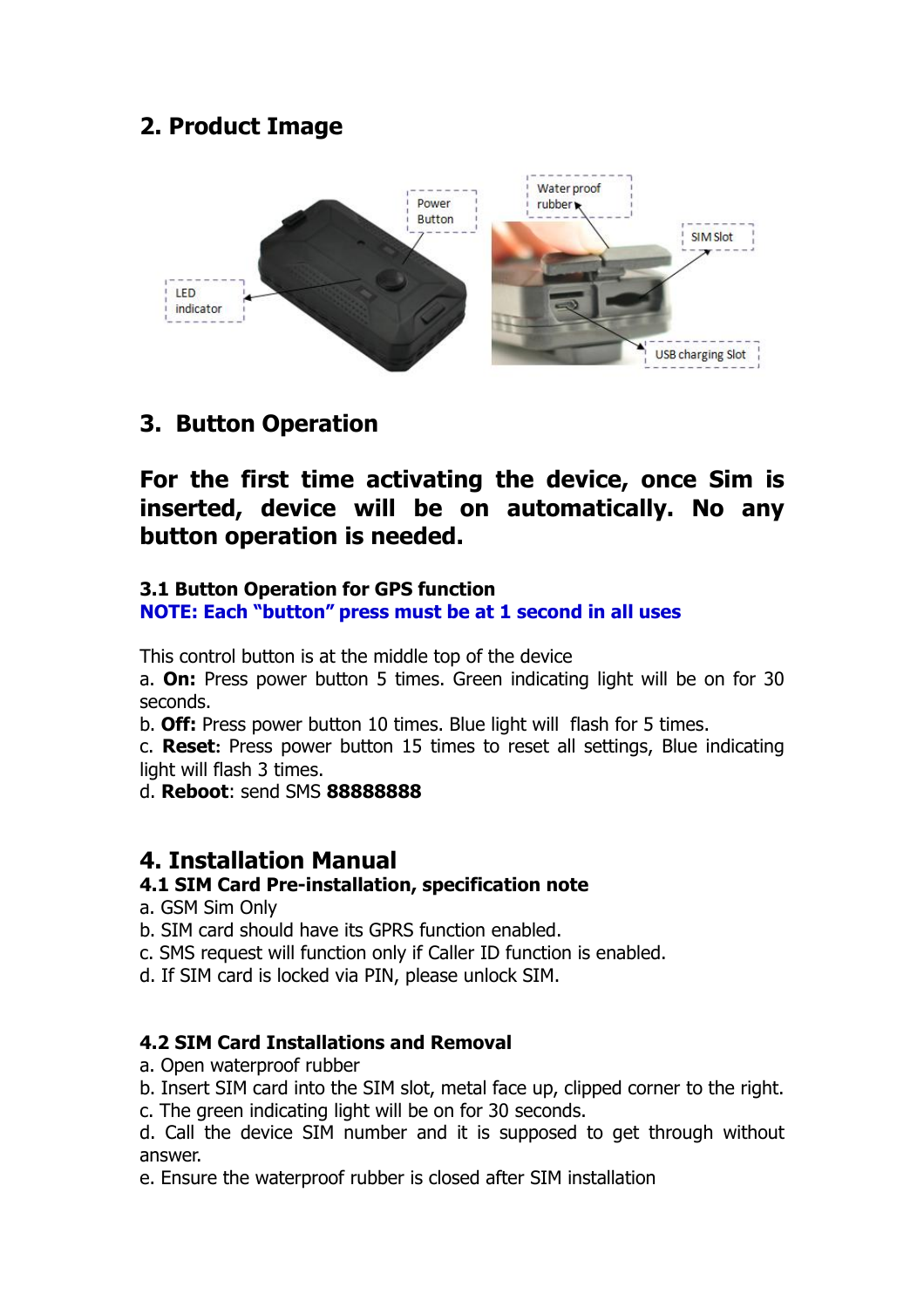# **5. Operation Commands Guide**

#### **5.1 Set APN: (VERY IMPORTANT AND MUST BE DONE 1ST) For the device to send data to the server, this command MUST be enabled.**

**SMS: \*apn\*AXXX\*BXXX\*CXXX\*** This command sets the telecom **A**ccess **P**oint **N**ame. BXXX refers to user name, CXXX refers to password.

If there is no user name and password required, send as **\*apn\*AXXX\***

If there is user name but no password required, send as **\*apn\*AXXX\* BXXX\***

APN information can be checked on local telecom website.

You will receive the following text: "Notice: APN is set to XXX. User name: XX. Password: XX"

#### **5.2 Registering the "Master" Controller**

**SMS** to the device: **\*master\*123456\*+1XXXXXXXXXXXX\***, (For instance, master controller phone number is  $+1$ XXXXXXXXXXX.  $+1$  refers to the country code. XXXXXXXXXXXX is the cellphone number. Please make sure country code is included, and digit 0 is not needed before cell phone number)

**Device Response:** "Notice: Cell Phone # xxxxxxxxx is set to master controller, the password is 123456." (The device has a default password of "123456" to initially program in your PDA/Phone.

NOTE: The device will ONLY listen and respond to instructions from this number unless you choose to turn on the multi controller function and open the device to any cell phone number (see NO.12 for details).

#### **5.3 Changing the Password:**

**SMS:** \*password\*654321\* (654321 refers to new password) You will receive the following text: "Notice: The password change is successful for +1XXXXXXXXXX. The new password is 654321."

#### **6. Motion Detected Alert**

The Master Controller will receive an alert (call or SMS) once the device detects vibration indicating possible motion.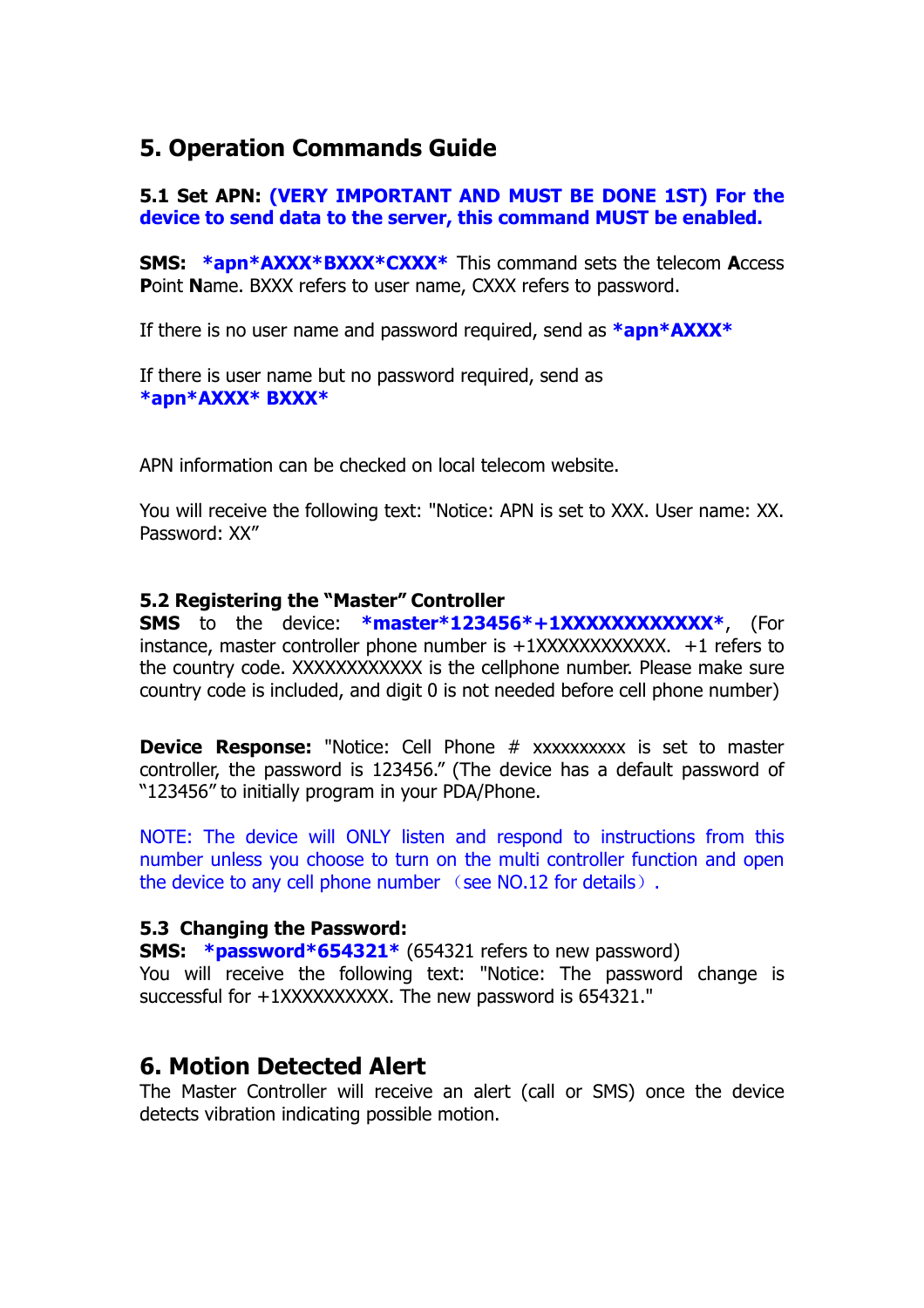#### **6.1 Vibration sensitivity:**

The device you have purchased is equipped with a sensitive Vibration detection system. The motion sensor sensitivity rate can be set by SMS command.

**SMS:** \*sensitive \*1-5\* (where  $X = 1$ -5, 1 being the most sensitive, 5 the least, default setting is 1)

1=3 seconds continued vibrating 2= 6 seconds continued vibrating 3= 9 seconds continued vibrating 4=12 seconds continued vibrating 5=15 seconds continued vibrating

**Device Response:** "Notice: Vibration sensitivity is set to 1-5."

#### **6.2 SMS or CALL Alert Settings:**

With the vibration detection system. There will be a Call alert (call master number 2 times) or a SMS alert generated and send to master number, when any motion is detected after 3 minutes of non-movement. **The system default setting is call alert, and can be turned off by SMS command**

**SMS: \*alertoff\* Device Response:** "Notice: System has ended alert function." **SMS: \*smsalert\* Device Response:** "Notice: System has entered SMS alert function." **S**M**S: \*callalert\* Device Response:** "Notice: System has entered call alert function."

### **7. SMS Location Query**

The GPS module establishes location and creates an event, which is sent immediately. The data packet returned via SMS includes battery level and any applicable alert mode. User can track the device location via SMS whenever, wherever.

#### **7.1 SMS: \*locate\***

This command "Pings" the unit from the master controller for a spot location report delivered via SMS back to the Master Controller.

**Device Response:** You will receive back a text include latest information of latitude, longitude, date, time and ranking. And you can find this location in details from the tracking website.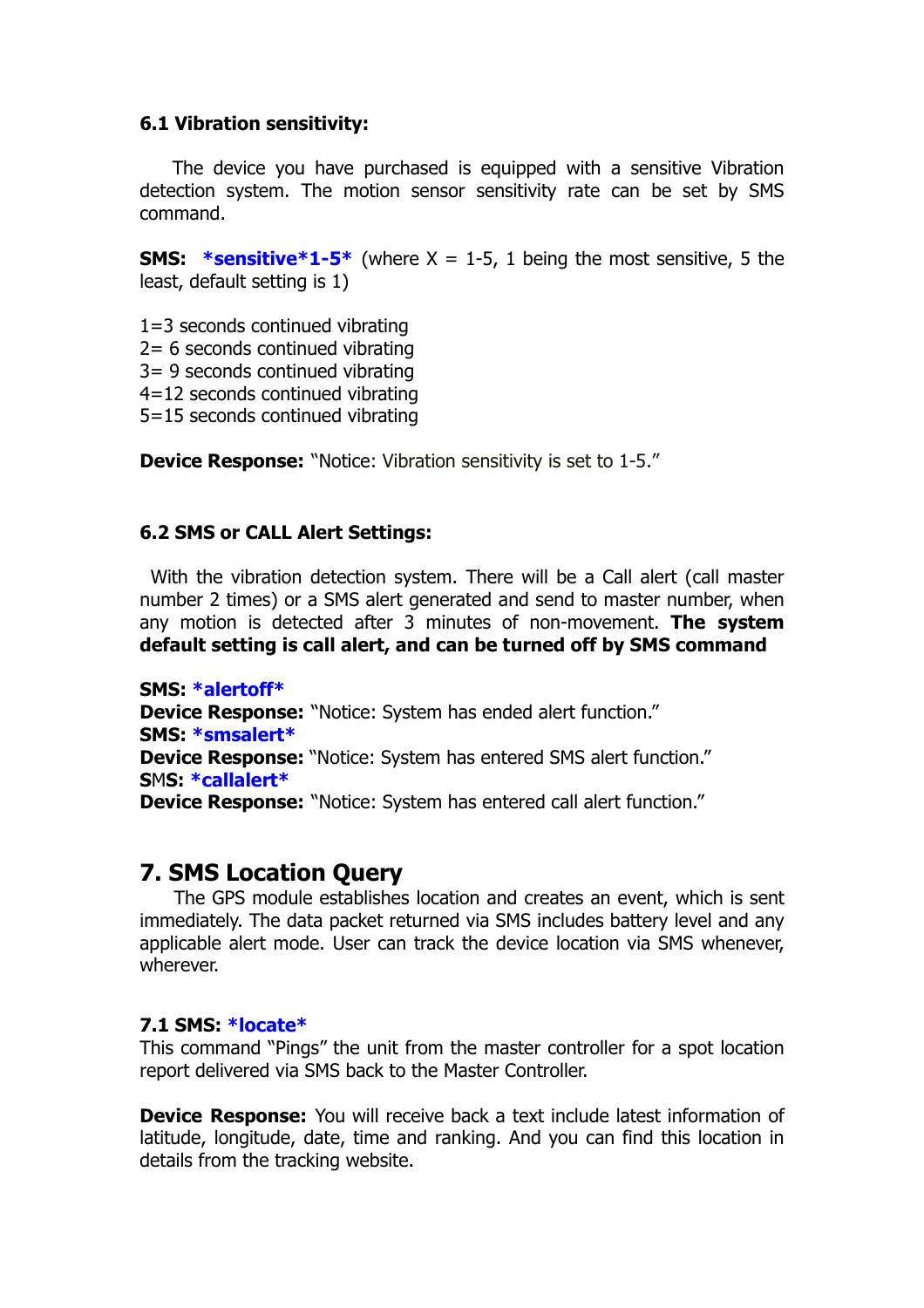#### **7.2 SMS: \*locateaddress\***

**Device Response:** You will receive back a text include rough address information of the device. Tracking website is not required.

#### **7.3 SMS: \*locatemap\***

You will receive back a text message with a google map link, click the link in order to view the location through cellphone browser. It is suitable for smart phone user only.

#### **8. Remote Listening**

The device is equipped with an audio DSP which enable master controller to monitor the environmental sound via calls. Master controller can enable the bugging function either by calling the device or command the device to call back.

#### **8.1 SMS: \*callin\***

Enables the Master controller to call the device to start listening within 30mins after the SMS is sent.

#### **8.2 SMS: \*callback\***

The device will call the master controller enabling the Maser Controller to listen when the call is accepted.

# **9. Website Tracking**

Tracking Website: **[www.miitown.com](http://www.miitown.com/)**

Account Login ID: Registered Master phone number. It's the same number as 5.2.

Account Login Password: Default as 123456. It can be changed on the tracking website.

Recommended Web browser are Chrome, Firefox or cellphone default browser.

#### **NOTE:**

**A. The default setting is OFF due to GPRS data and extra power is required for each tracking mode**

#### **9.1 Real-time Tracking**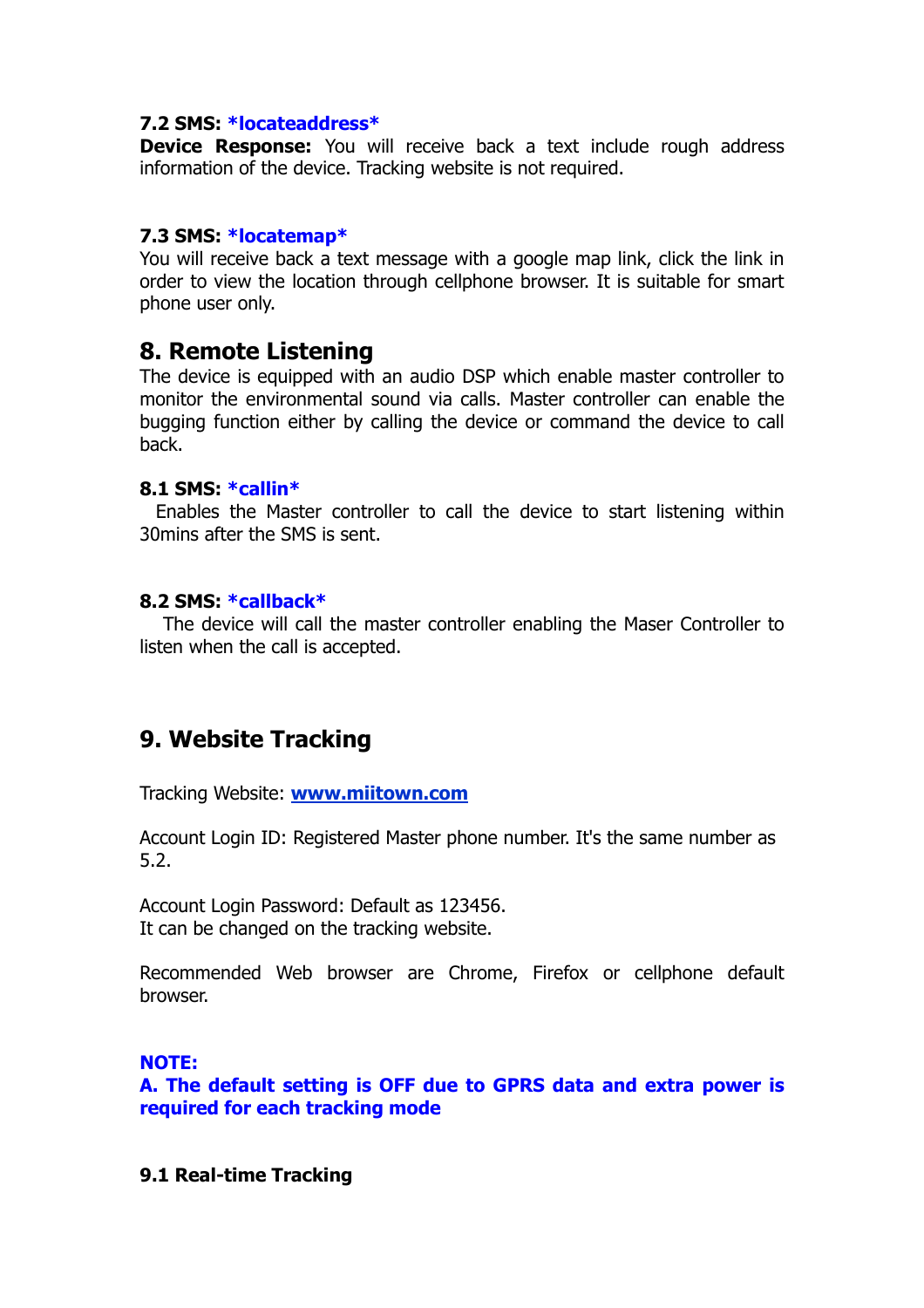This function delivers a highly granular tracking record of a specific route. Once motion is detected, every 10 seconds locate records are uploaded every 1 minute to the server during motion.

This function is suitable for speed moving object tracking. And it works in motion only.

#### **9.1 By SMS**

**SMS: \*routetrack\*1-99\*** (1-98 represents hours of accumulated data, 99 means always on)

**Device Response:** "Notice: System has entered routetrack function for \*XX\* hours." If you sent 99 the device responds: "Notice: Routetrack function is set to always on."

#### **9.1.1 Real-time tracking location data collecting interval.**

The smaller interval, the higher accuracy, but the higher power consumption. **SMS \*rsampling\*1-999\*** (1-999 represents seconds of data collecting interval, default as 10 seconds)

**9.1.2 Real-time tracking location data upload interval.** The smaller interval, the higher accuracy, but the higher power consumption. **SMS \*rupload\*60-999\*** (60-999 represents seconds of data uploading

interval, default as 60 seconds, minimum rate should not be less than 60)

#### SMS **\*routetrackoff\***

**Device Response:** "Notice: System has ended routetrack function."

#### **9.2 Check Function**

This check function enables device to collect location data regularly and uploaded to server in appointed interval. This command can be used both in idle and in motion, and able to work with route track function at the same time.

**SMS: \*check\*0-99\***(0-99 represents hours of data upload interval, default as \*check\*0\*)

**SMS: \*checkm\*10-999\***(10-999 represents minutes of data upload interval)

#### **SMS**:**\*checkoff\***

**Device Response:** "Notice: System has ended check function."

Noted: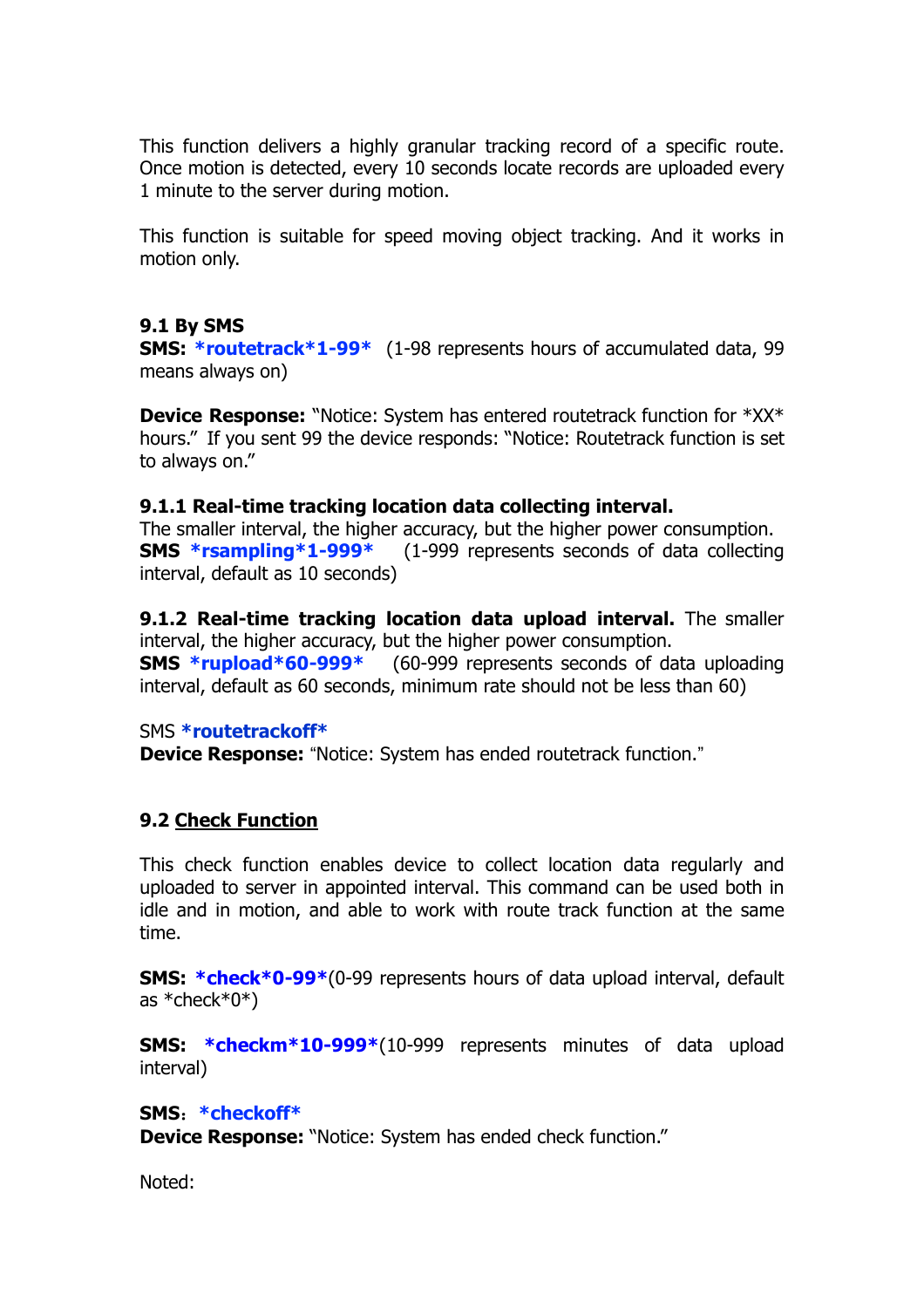1. Check function is able to work with routetrack command at the same time. 2. System is default as \*check\*72\*. One location will be uploaded to server every 72 hours.

3. Location will be uploaded to server no matter device is in motion or not.

#### **9.3 Track Off**

#### **Track off will end all the tracking functions except check function.**

#### **SMS**:**\*trackoff\***

**Device Response:** "Notice: System has ended all tracking functions."

# **10. Deep Sleep**

The Deep Sleep function enables the device to be available for long working periods as needed, tracking remotely when either the timer wakes the unit or motion is detected.

#### **10.1 Sleep**

Device will enter deep sleep in appointed time interval and will be awake for 12 minute to upload 1 GPS location. If no new command, call or new motion is received during the 12 minutes, device will enter sleep function again.

**SMS: \*sleep\*1-99\*** (1-99 represents hours of deep sleep period. ) **Device Response:** "Notice: System is going to enter deep sleep function, data will be uploaded every XXX hours."

#### **10.2 Motion Sleep**

Device will enter deep sleep and will be awaked by motion, meanwhile upload the current location, and will wait for 12 minutes for further command. If no new command, call or new motion is received during the 12 minutes, device will enter sleep function again. And the circle repeats.

#### **10.2.1 SMS: \*sleepv\***

**Device Response:** "Notice: System has enabled deep sleep with motion call alert function."

#### **10.3 Period Motion Sleep**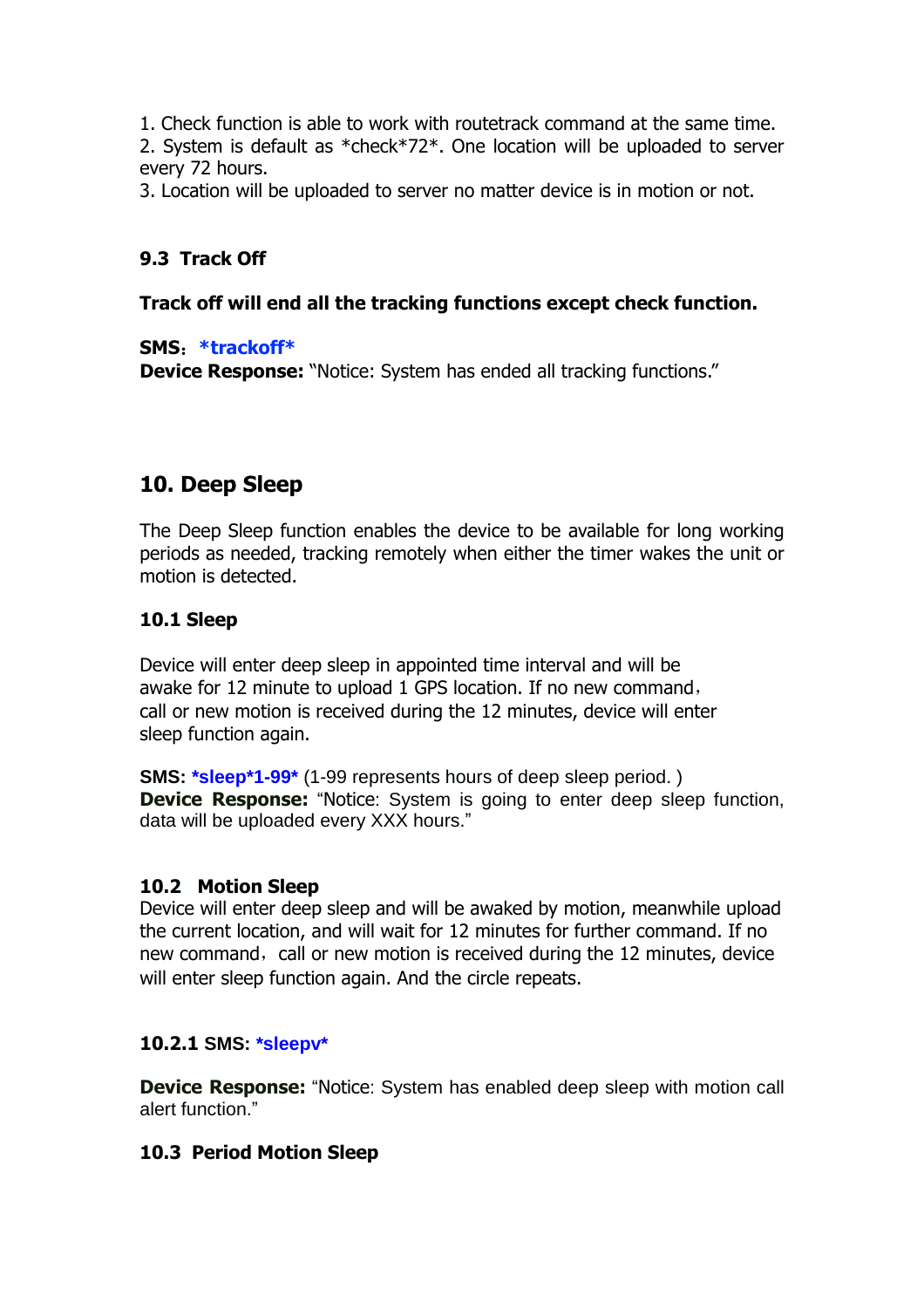Device will enter deep sleep for appointed time period and will be awaked by motion, meanwhile upload the current location, and will wait for 12 minutes for further command. If no new command, call or new motion is received during the 12 minutes, device will enter sleep function again, until appointed period ends. Please input time period.

**SMS: \*sleepv\*1-99\*** (1-99 represents hours of deep sleep period, system will be activated with motion during this period. )

**Device Response:** "Notice: System has enabled deep sleep with motion call alert function for XXX hours."

#### **10.4 Sleep Off**

**SMS: \* sleepoff\***

**Device Response:** "Notice: System has ended all sleep functions."

### **11. SOS Alert**

**The Master controller number is the default number to receive the SOS message, other mobile phone numbers can be bounded together to receive the SOS message by below operation 10.1**

#### **11.1 Registering the panic button bounded number**

**SMS** to the device:

**\*master\*123456\*+1XXXXXXXXXXXX\*+AXXXXXXXXXXXX\*+BXXXX XXXXXXXX\*+CXXXXXXXXXXXX\***,

+1XXXXXXXXXXXX refers to master controller number. +1 refers to the country code. +AXXXXXXXXXXXX, +BXXXXXXXXXXXX, +CXXXXXXXXXXXX refer to panic button bounded number. Up to 3 phone numbers can be bounded

NOTE: Please make sure country code is included, and digit 0 is not needed before cell phone number

**Device Response:** "Notice: Cell Phone # xxxxxxxxxx is set to master controller, the password is 123456." (The device has a default password of "123456" to initially program in your PDA/Phone.

NOTE: All bounded number will receive the above response when command is received.

#### **11.2 Panic Button**

1. Press and hold front button for 5 seconds, system will send 2 SOS SMS to bounded phone numbers.

Bounded phone numbers will receive SMS "SOS! HELP! SOS!! HELP!! SOS!!! HELP!!!"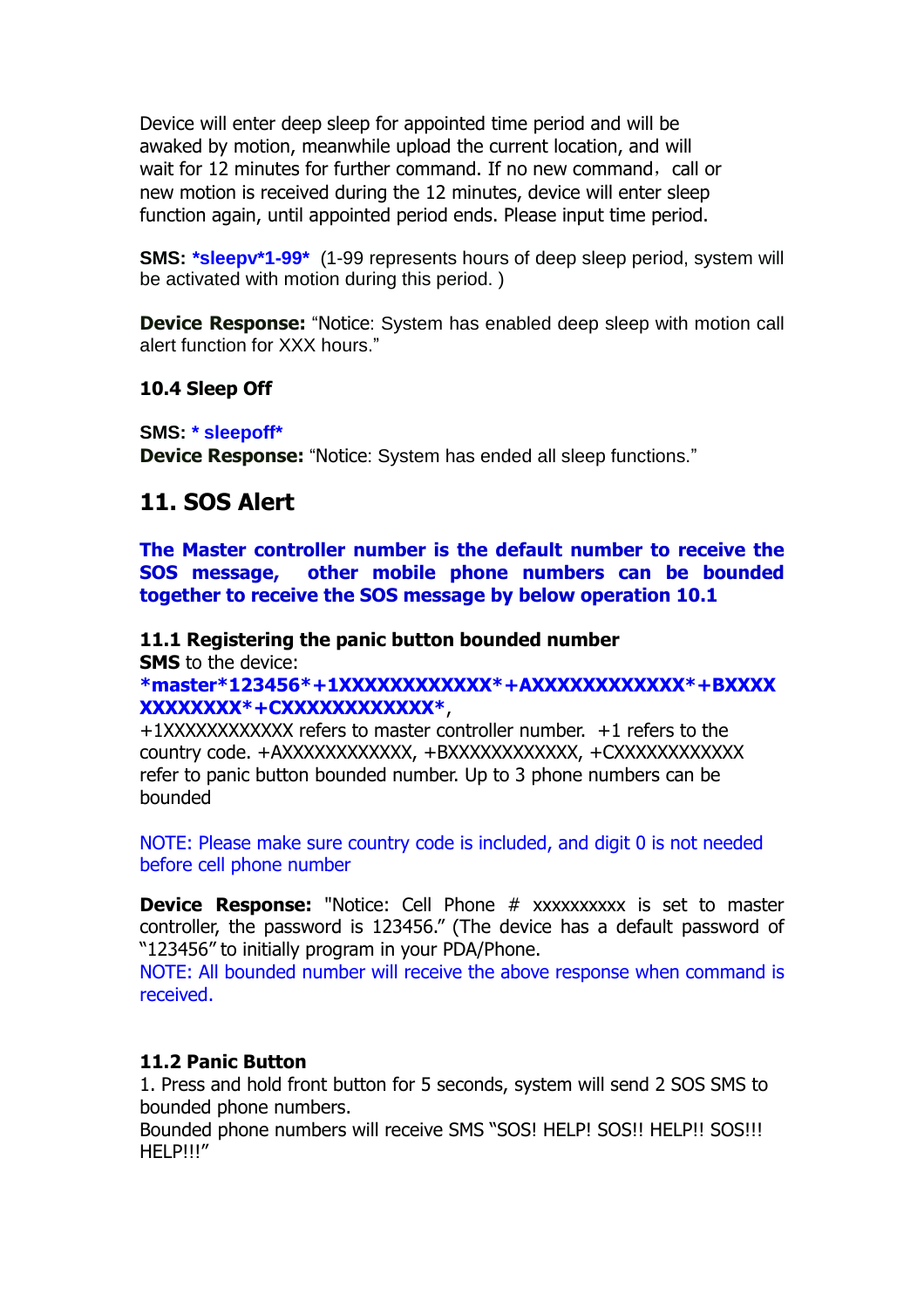**SMS: \*soson\* Device Response:** "Notice: SOS alert function enabled."

**SMS: \*sosoff\***

**Device Response:** "Notice: SOS alert function disabled."

NOTE: The default setting is OFF. Please send SMS \*soson\* to enable this function. And all bounded numbers are capable to control device as master controller does.

# **12. Status query**

#### **SMS: \*status\***

System Health and status check. Returns text message indicating various system diagnostics

### **13. Multi Controller**

This allows any SMS enabled cell device to query the unit for location, status, etc.

#### **SMS: \*multiquery\***

"Notice: Multi query feature enabled."

#### **SMS: \*multiqueryoff\***

The unit will now only respond to the Master controller.

**Device Response: to the Master Controller:** " Notice: Multi query feature disabled."

# **14.Device Information**

#### **SMS: \*about\***

You will receive a text message include software edition information and device's serial number.

# **15. Low battery Alert:**

The device is equipped with an automatic "Low Battery" detection and alert when the battery drops to 20% of it's capacity. An alert SMS will be sent to appointed phone number and the real-time tracking function will be turned off for power saving.

#### **Appointed alert number settings**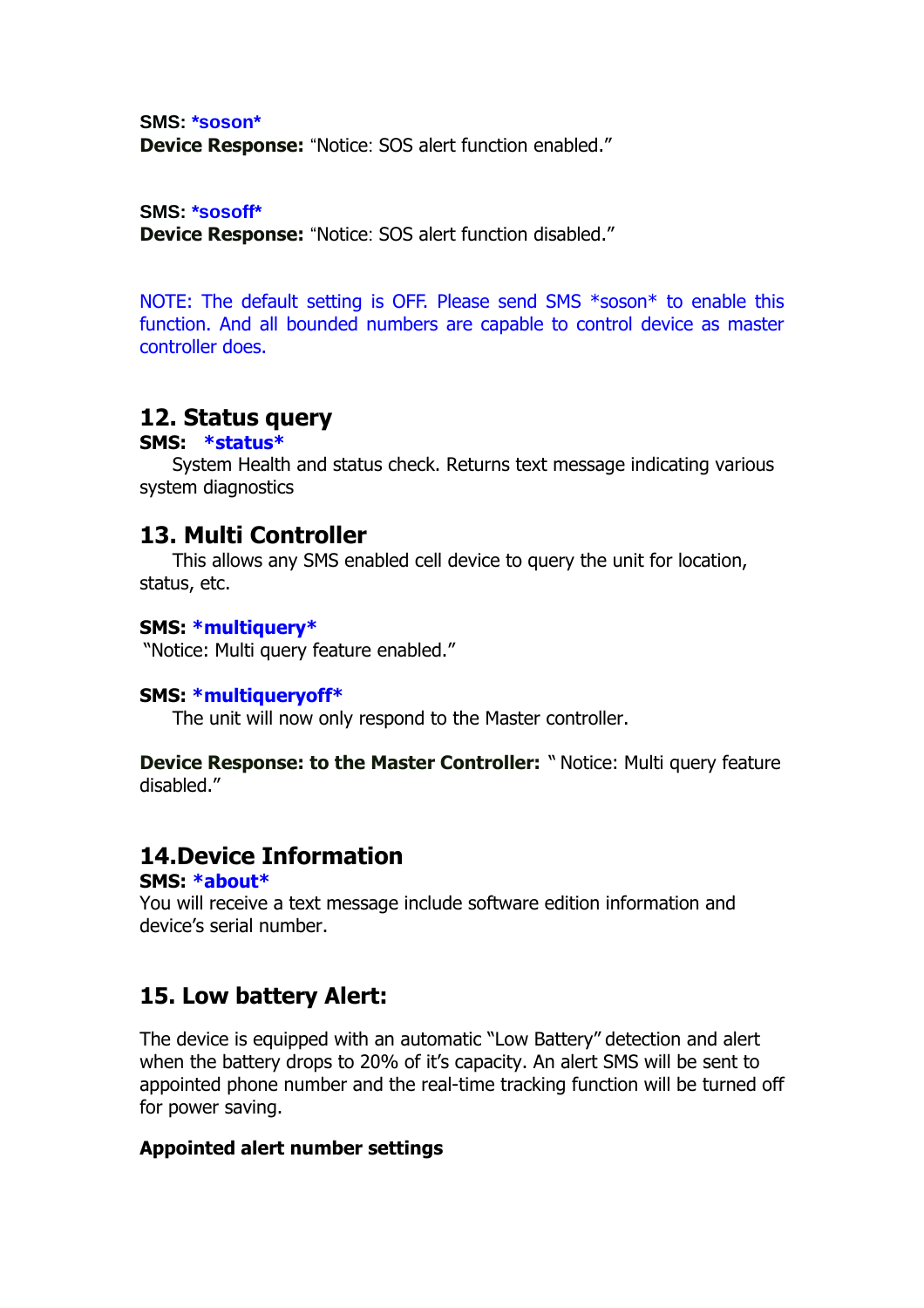Default alert phone number is registered master number, and it can be changed as needed.

**SMS: \*lowbat\* +1XXXXXXXXXXXX\***, (For instance, master controller phone number is  $+1XXXXXXXXXX$ ,  $+1$  refers to the country code. XXXXXXXXXXXX is the cellphone number. Please make sure country code is included, and digit 0 is not needed before cell phone number)

# **Command Setting List**

| <b>Function</b>                         | <b>Command</b>                          | <b>Description</b>                                                                                                                                                                       |
|-----------------------------------------|-----------------------------------------|------------------------------------------------------------------------------------------------------------------------------------------------------------------------------------------|
| <b>APN Setting</b>                      | *apn*AXXX*BXXX*CXXX*                    | This command sets the<br>telecom<br><b>Access</b><br><b>P</b> oint<br>Name. BXXX refers to<br>user name, CXXX refers<br>to password.                                                     |
| <b>Master Setting</b>                   | $*$ master $*123456*+1XXXX$<br>XXXXXXX* | $+1$ refers to the country<br>XXXXXXXXXXX is<br>code.<br>cellphone<br>the<br>number.<br>Please make sure country<br>code is included, and 0 is<br>not needed before cell<br>phone number |
| Password Changing                       | *password*654321*                       | Original password is<br>default as 123456.<br>654321 refers to new<br>password.                                                                                                          |
| <b>Vibration Sensitivity</b><br>Setting | *sensitive*1-5*                         | 1 being the most<br>sensitive, 5 the least.<br>Default setting is 1.                                                                                                                     |
| <b>Alert Setting</b>                    | *callalert*                             | Call alert will call master<br>number 2 times when<br>motion is detected after 3<br>minutes non-movement.                                                                                |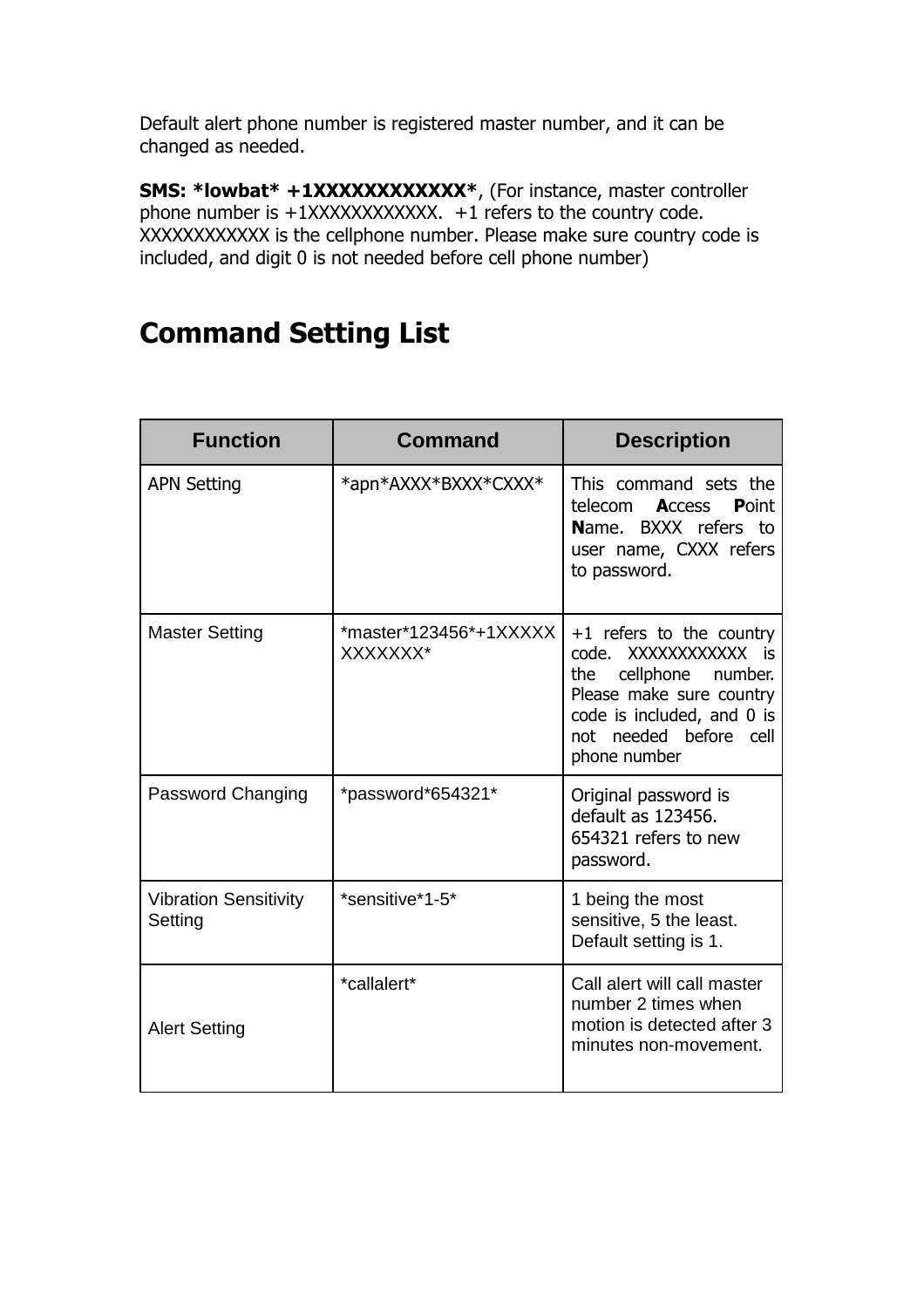| <b>Function</b>                      | <b>Command</b>    | <b>Description</b>                                                                                                                   |
|--------------------------------------|-------------------|--------------------------------------------------------------------------------------------------------------------------------------|
|                                      | *smsalert*        | <b>SMS</b> notification will sent<br>to master number when<br>motion is detected after 2<br>minutes non-movement.                    |
|                                      | *alertoff*        | End Call/SMS alert                                                                                                                   |
| <b>LLC Query</b>                     | *locate*          | Latest information of<br>latitude, longitude, date,<br>time and ranking.                                                             |
| <b>Address Query</b>                 | *locateaddress*   | Address information of<br>current location.                                                                                          |
| Google Map Search                    | *locatemap*       | Google Map link with<br>current location.                                                                                            |
| <b>Audio Monitoring</b><br>Call in   | *callin*          | call the device to start<br>listening within 30mins<br>after the SMS is sent.                                                        |
| <b>Audio Monitoring</b><br>Call back | *callback*        | The device will call the<br>master phone number<br>and enabling the Maser<br>Controller to listen when<br>the call is accepted.      |
| <b>Routetrack Setting</b>            | *routetrack*1-99* | 1-98 represents hours of<br>accumulated data, 99<br>means always on.                                                                 |
| <b>Routetrack Sampling</b>           | *rsampling*1-999* | 1-999 represents<br>seconds of data<br>collecting interval, default<br>as 10 seconds.                                                |
| Routrack Upload                      | *rupload*60-999*  | 60-999 represents<br>seconds of data<br>uploading interval,<br>default as 60 seconds,<br>minimum rate should not<br>be less than 60. |
| <b>Routetrack Off</b>                | *routetrackoff*   | End routetrack function.                                                                                                             |